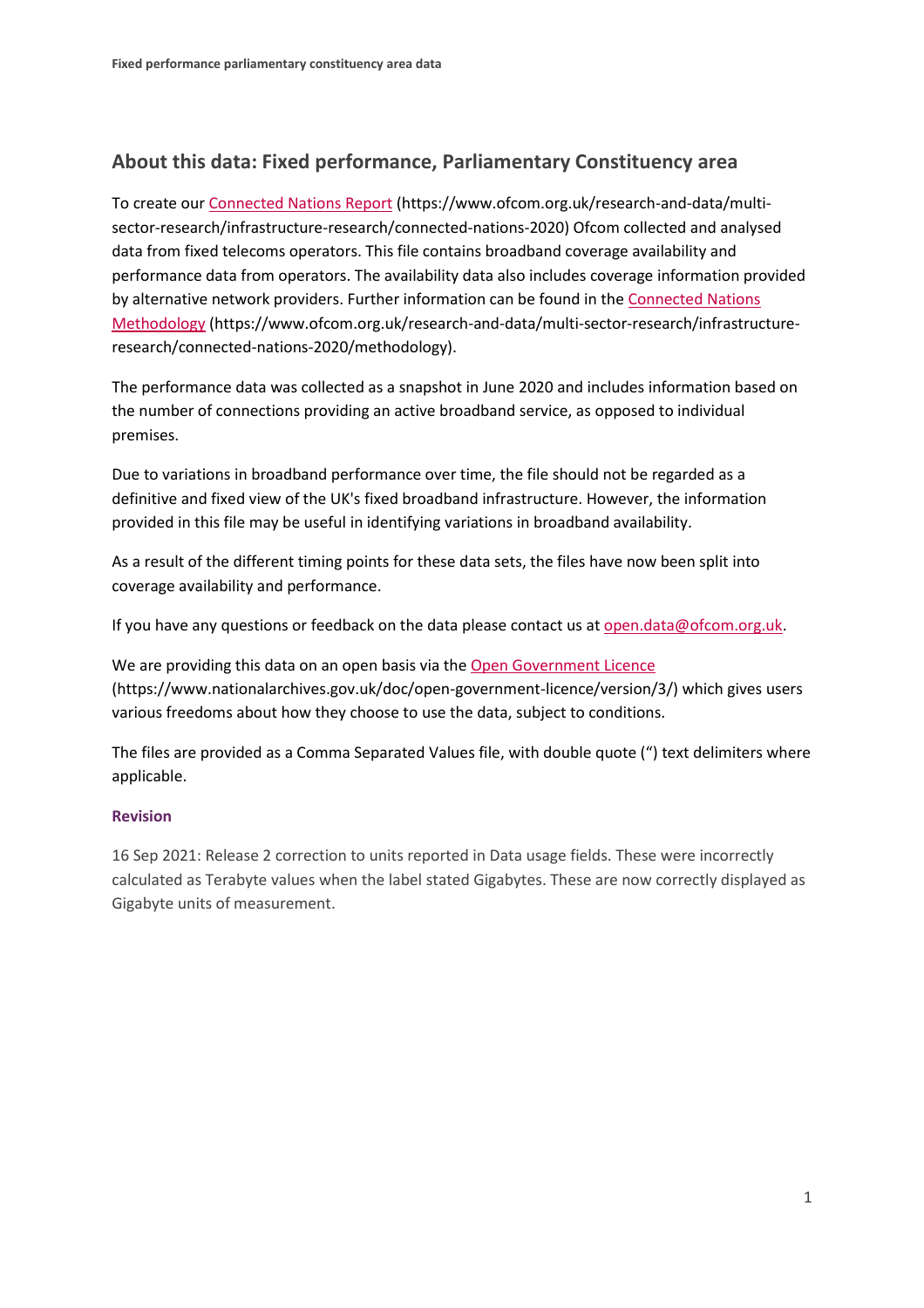## **Performance data**

File name: 202006\_fixed\_pcon\_performance\_r02.csv

Total records in file: 1 header row, 650 data rows

File size on disk: 108 KB (110,592 bytes)

## **Column headers and what they represent:**

| <b>Current headers</b>                                    | <b>Note</b>                                                                                                               |
|-----------------------------------------------------------|---------------------------------------------------------------------------------------------------------------------------|
| parl_const                                                | Parliamentary Constituency Codes, such as                                                                                 |
|                                                           | E14000530                                                                                                                 |
| parl_const_name                                           | Parliamentary Constituency Name                                                                                           |
| Median download speed<br>(Mbit/s)                         | Median download speed (in Mbit/s) of all connections                                                                      |
| Average download speed<br>(Mbit/s)                        | Average download speed (in Mbit/s) of all connections                                                                     |
| Maximum download speed<br>(Mbit/s)                        | Maximum download speed (in Mbit/s) of all connections                                                                     |
| Average download speed<br>(Mbit/s) for lines < 10Mbit/s   | Average download speed (in Mbit/s) of all connections that<br>deliver speed less than 10Mbit/s                            |
| Average download speed<br>(Mbit/s) for lines 10<30Mbit/s  | Average download speed (in Mbit/s) of all connections that<br>deliver speeds of 10Mbit/s or higher and less than 30Mbit/s |
| Average download speed<br>(Mbit/s) for lines 30<300Mbit/s | Average download speed (in Mbit/s) of all connections that<br>deliver speeds of 30Mbit/s to less than 300Mbit/s           |
| Average download speed<br>(Mbit/s) for UFBB lines         | Average download speed (in Mbit/s) of all connections that<br>deliver speeds of 300Mbit/s or greater                      |
| Average download speed<br>(Mbit/s) for SFBB lines         | Average download speed (in Mbit/s) of all connections that<br>deliver speeds of 30Mbit/s or greater                       |
| Median upload speed (Mbit/s)                              | Median upload speed (in Mbit/s) of all connections                                                                        |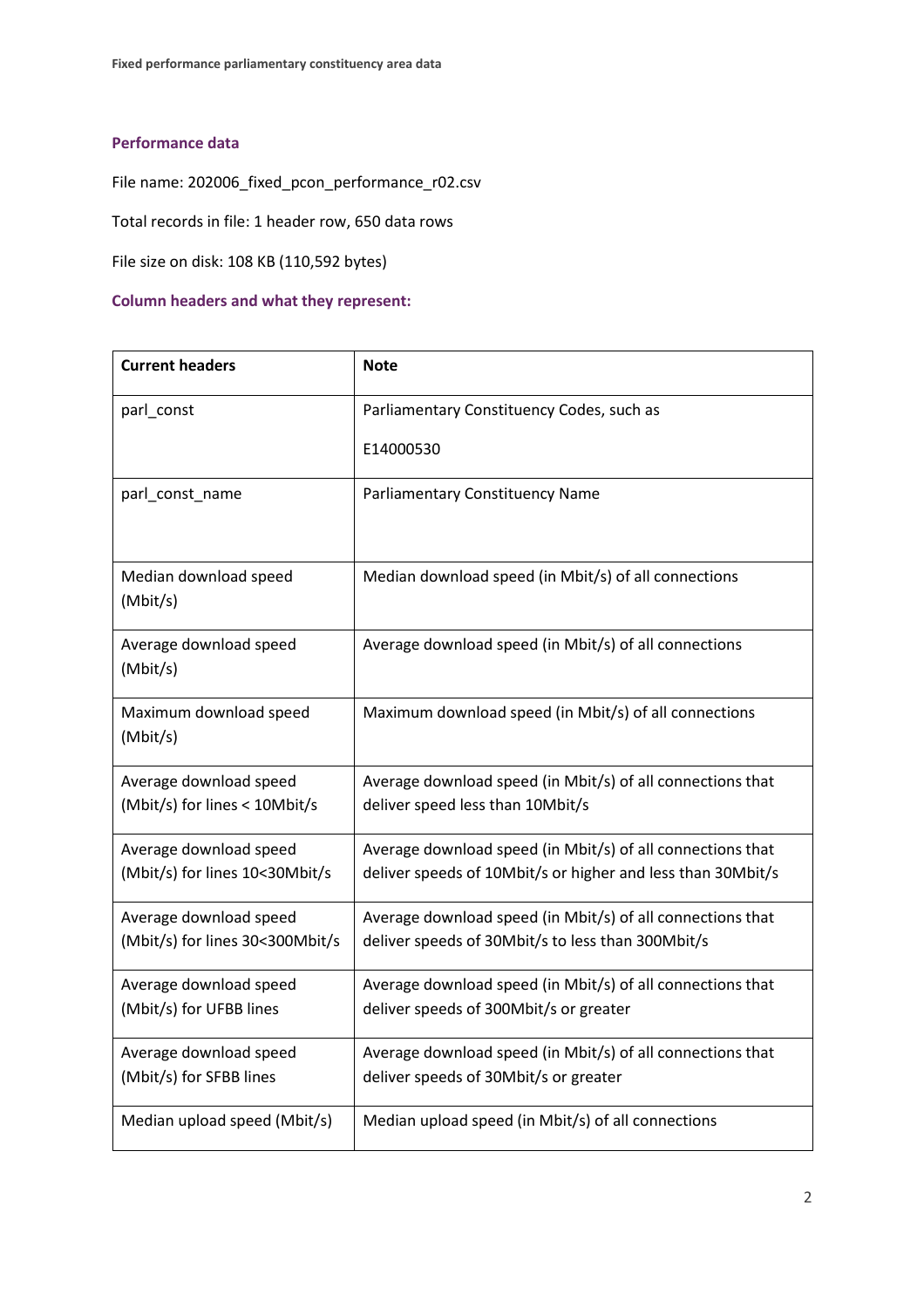| Average upload speed (Mbit/s)                               | Average upload speed (in Mbit/s) of all connections                                                  |
|-------------------------------------------------------------|------------------------------------------------------------------------------------------------------|
| Maximum upload speed (Mbit/s)                               | Maximum upload speed (in Mbit/s) of all connections                                                  |
| Average upload speed (Mbit/s)                               | Average upload speed (in Mbit/s) of all connections that deliver                                     |
| for lines < 10Mbit/s                                        | speed less than 10Mbit/s                                                                             |
| Average upload speed (Mbit/s)                               | Average upload speed (in Mbit/s) of all connections that deliver                                     |
| for lines 10<30Mbit/s                                       | speed less than 30Mbit/s                                                                             |
| Average upload speed (Mbit/s)                               | Average upload speed (in Mbit/s) of all connections that deliver                                     |
| for lines 30<300Mbit/s                                      | speed of 30Mbit/s to less than 300Mbit/s                                                             |
| Average upload speed (Mbit/s)                               | Average upload speed (in Mbit/s) of all connections that deliver                                     |
| for UFBB lines                                              | speeds of 300Mbit/s or greater                                                                       |
| Average upload speed (Mbit/s)                               | Average upload speed (in Mbit/s) of all connections that deliver                                     |
| for SFBB lines                                              | speeds of 30Mbit/s or greater                                                                        |
| Number of connections < 2                                   | Count of connections that have average measured speeds                                               |
| Mbit/s (number of lines)                                    | below 2Mbit/s                                                                                        |
| Number of connections 2<5                                   | Count of connections that have average measured speeds of                                            |
| Mbit/s (number of lines)                                    | 2Mbit/s or greater and below 5Mbit/s                                                                 |
| Number of connections 5<10                                  | Count of connections that have average measured speeds of                                            |
| Mbit/s (number of lines)                                    | 5Mbit/s or greater and below 10Mbit/s                                                                |
| Number of connections 10<30                                 | Count of connections that have average measured speeds of                                            |
| Mbit/s (number of lines)                                    | 10Mbit/s or greater and below 30Mbit/s                                                               |
| Number of connections<br>30<300 Mbit/s (number of<br>lines) | Count of connections that have average measured speeds of<br>30Mbit/s or greater and below 300Mbit/s |
| Number of connections >= 300                                | Count of connections that have average measured speeds of                                            |
| Mbit/s (number of lines)                                    | 300Mbit/s or greater                                                                                 |
| Number of connections >= 30                                 | Count of connections that have average measured speeds of                                            |
| Mbit/s (number of lines)                                    | 30Mbit/s or greater                                                                                  |
| Median data usage (GB)                                      | Median data usage, download and upload, in GB of all<br>connections                                  |